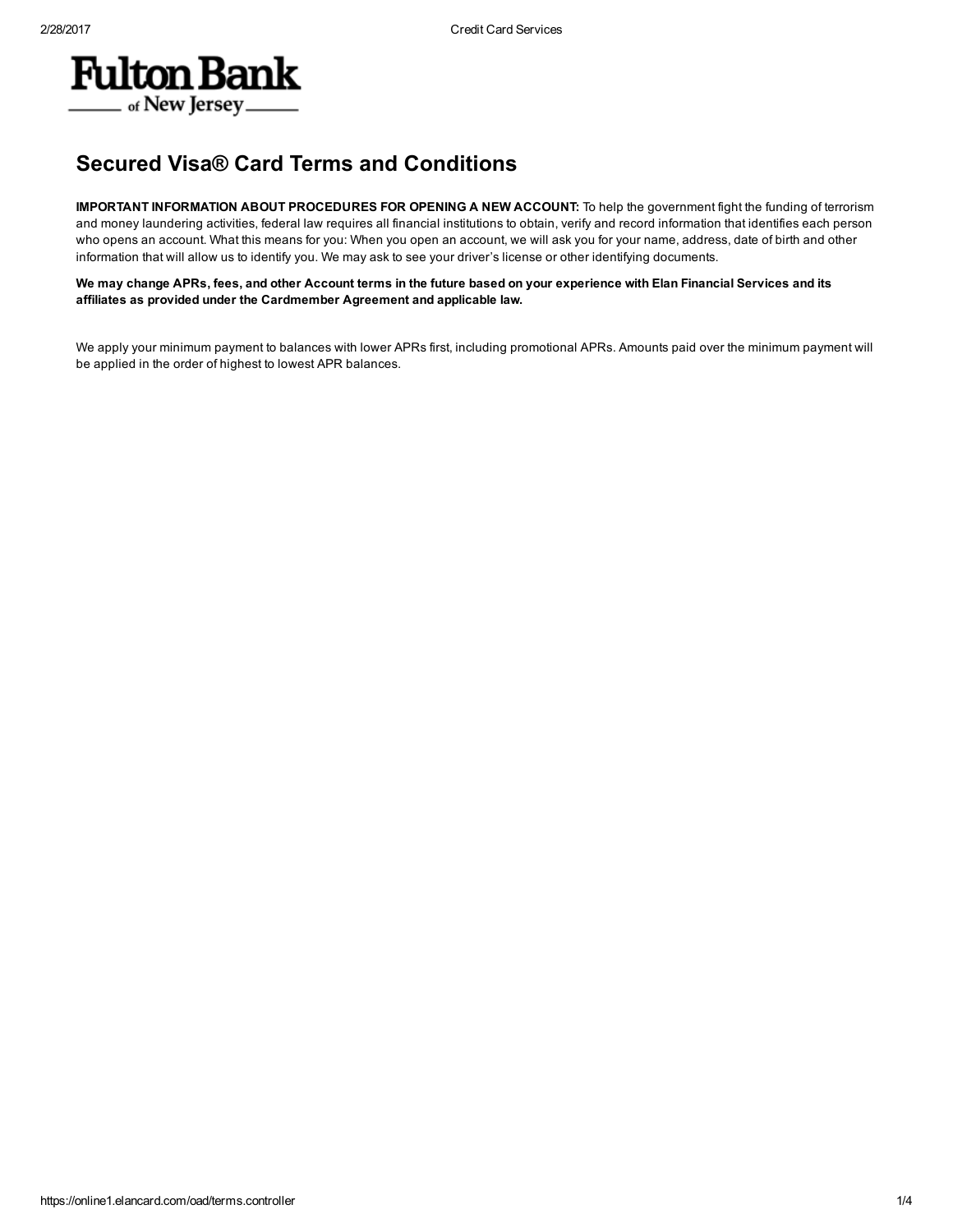## Disclosure of Credit Card Terms

| <b>Interest Rates and Interest Charges</b>  | <b>Secured Visa® Card</b>                                                                            |
|---------------------------------------------|------------------------------------------------------------------------------------------------------|
| Annual Percentage Rate (APR) for            | Secured: 21.49%                                                                                      |
| <b>Purchases</b>                            |                                                                                                      |
|                                             | This APR will vary with the market based on the Prime Rate.                                          |
| <b>APR for Balance Transfers</b>            | Secured: 21.49%                                                                                      |
|                                             | This APR will vary with the market based on the Prime Rate.                                          |
| <b>APR for Cash Advances</b>                | Secured: 24.49%                                                                                      |
|                                             |                                                                                                      |
|                                             | This APR will vary with the market based on the Prime Rate.                                          |
| Penalty APR and When it Applies             | Not applicable                                                                                       |
| How to Avoid Paying Interest on             | Your due date is 24 - 30 days after the close of each billing cycle. We will not charge you interest |
| <b>Purchases</b>                            | on purchases if you pay your entire balance by the due date each month.                              |
| Minimum Interest Charge                     | If you are charged interest, the charge will be no less than \$2.                                    |
| For Credit Card Tips from the               | To learn more about factors to consider when applying for or using a credit card, visit the website  |
| <b>Consumer Financial Protection Bureau</b> | of the Consumer Financial Protection Bureau at http://www.consumerfinance.gov/learnmore              |
| Fees                                        | Secured Visa® Card                                                                                   |
| <b>Annual Fee</b>                           |                                                                                                      |
| Annual Membership Fee                       | \$35                                                                                                 |
| <b>Transaction Fees</b>                     |                                                                                                      |
| <b>Balance Transfer</b>                     | Either $3\%$ of the amount of each transfer or \$5 minimum, whichever is greater.                    |
| Convenience Check Cash Advance <sup>1</sup> | Either 3% of the amount of each advance or \$5 minimum, whichever is greater.                        |
| Cash Advance ATM                            | Either 4% of the amount of each advance or \$10 minimum, whichever is greater.                       |
| Cash Advance                                | Either 4% of the amount of each advance or \$10 minimum, whichever is greater.                       |
| Cash Equivalent Advance<br>١.               | Either 4% of the amount of each advance or \$20 minimum, whichever is greater.                       |
| Overdraft Protection <sup>2</sup>           | \$10                                                                                                 |
| Foreign Transaction                         | 2% of each foreign purchase transaction or foreign ATM advance transaction in U.S. Dollars           |
|                                             | 3% of each foreign purchase transaction or foreign ATM advance transaction in a Foreign              |
|                                             | Currency                                                                                             |
| <b>Penalty Fees</b>                         |                                                                                                      |
| Late Payment                                | Up to $$37$                                                                                          |
| <b>Returned Payment</b>                     | Up to \$35                                                                                           |
| Overlimit                                   | <b>None</b>                                                                                          |

How We Will Calculate Your Balance: We use a method called 'average daily balance (including new purchases)'. See your Cardmember Agreement for more details.

Billing Rights: Information on your rights to dispute transactions and how to exercise those rights is provided in your Cardmember Agreement.

The information about the costs of the card described in this application is accurate as of 02/2017. This information may have changed after this date. To find out what may have changed, call us at 1-866-794-2137 (we accept relay calls) or write to us at P.O. Box 6354, Fargo, ND 58125-6354.

<sup>1</sup>Not all products receive Convenience Checks.

<sup>2</sup>Not all products offer Overdraft Protection. \$10 per occurrence.

How Variable Interest Rates Are Determined: After the introductory period, your interest rate is a variable rate and is determined by a combination of the Prime Rate (which may vary) added to a margin (which does not change). Because the Prime Rate may vary, your variable interest rate will go up or down if the Prime Rate changes. If you are granted an Account, the following rates on the Account are variable: Non-Introductory Purchase Rate; Non-Introductory Balance Transfer Rate; Cash Advance Rate. More information is available in the Cardmember Agreement.

Notice to New York Residents: You may contact the New York State Department of Financial Services by telephone at (800)342-3736 or visit its website at [www.dfs.ny.gov](http://www.dfs.ny.gov/) for free information on comparative credit card rates, fees and interest-free periods.

Notice to California Residents: An applicant, if married, may apply for a separate account.